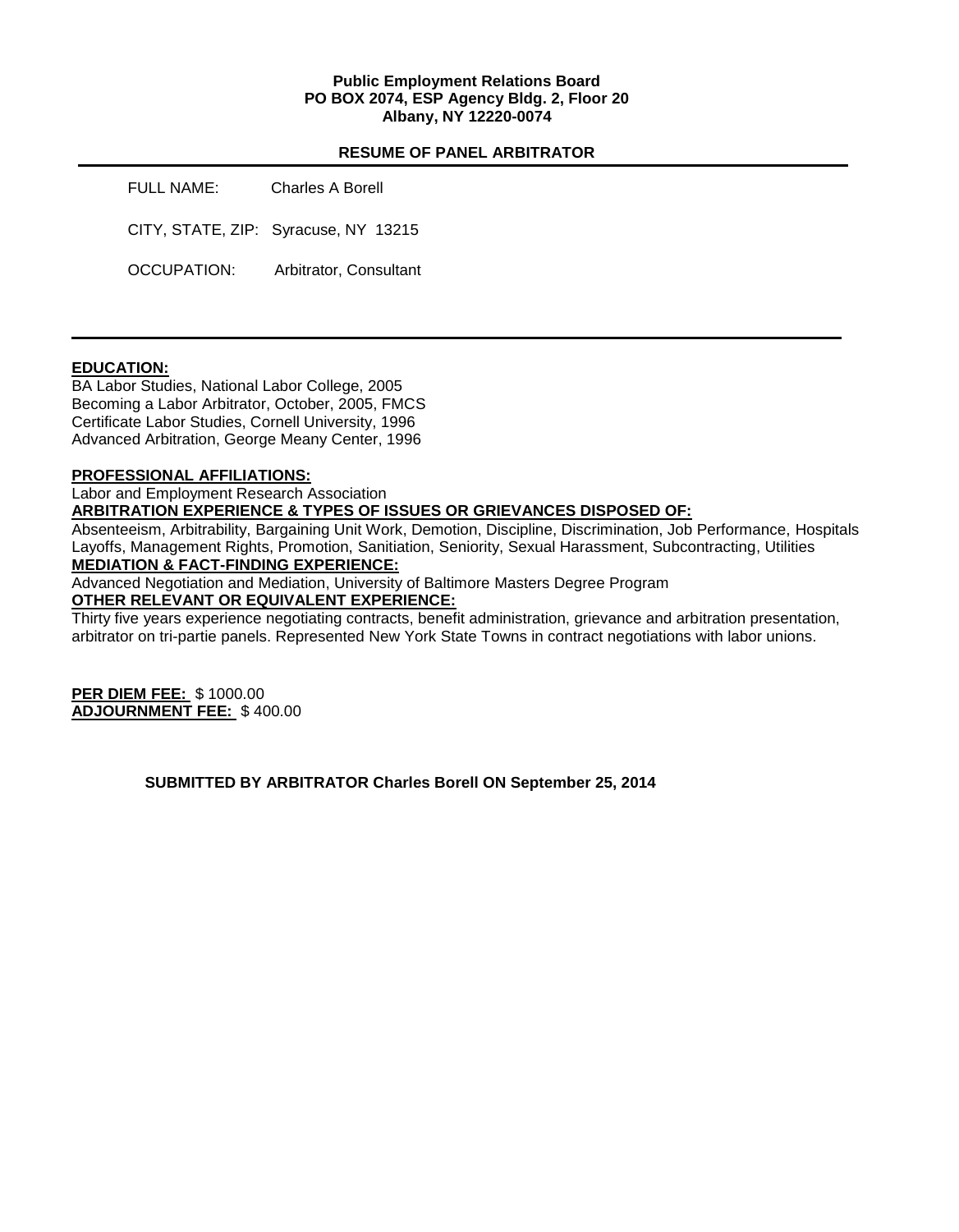## ARBITRATOR'S NAME: **Charles A. Borell**

The following is a description of my fees and expenses:

## A) HEARING TIME.

- (1) My per diem is \$1000.00 for each day or any part thereof spent hearing a case.
- (2) If a hearing day exceeds 8 hours, I charge:

 $\Box$ a second full per diem  $\Box$ a prorated per diem

 $\Box$ no additional charge  $\Box$ other (describe) :

(3) Additional comments:

B) STUDY TIME.

- (1) I charge \$ 1000.00 for each day spent in preparation of the opinion and award.
- (2) This charge  $\Box$  will  $\boxtimes$  will not be prorated for partial days devoted to such preparation.
- (3) Additional comments:

# C) TRAVEL TIME AND EXPENSES.

- (1) When travel time plus hearing time exceeds 8 hours in a calendar day:
	- $\boxtimes$  Not applicable (no additional charge)
	- $\Box$  I charge as follows (describe):
- (2) I charge for actual, travel-related expenses incurred in connection with the case  $\Box$ YES  $\Box$  NO.

Where appropriate, a mileage charge for auto travel will be billed at:

 $\boxtimes$  Prevailing IRS rate  $\Box$  Other (describe):

(3) When the scheduled hearing day(s) requires an overnight stay:

 $\boxtimes$ There is no charge, other than for lodging and subsistence.

 $\Box$ I charge as follows (describe):

(4) Additional Comments: